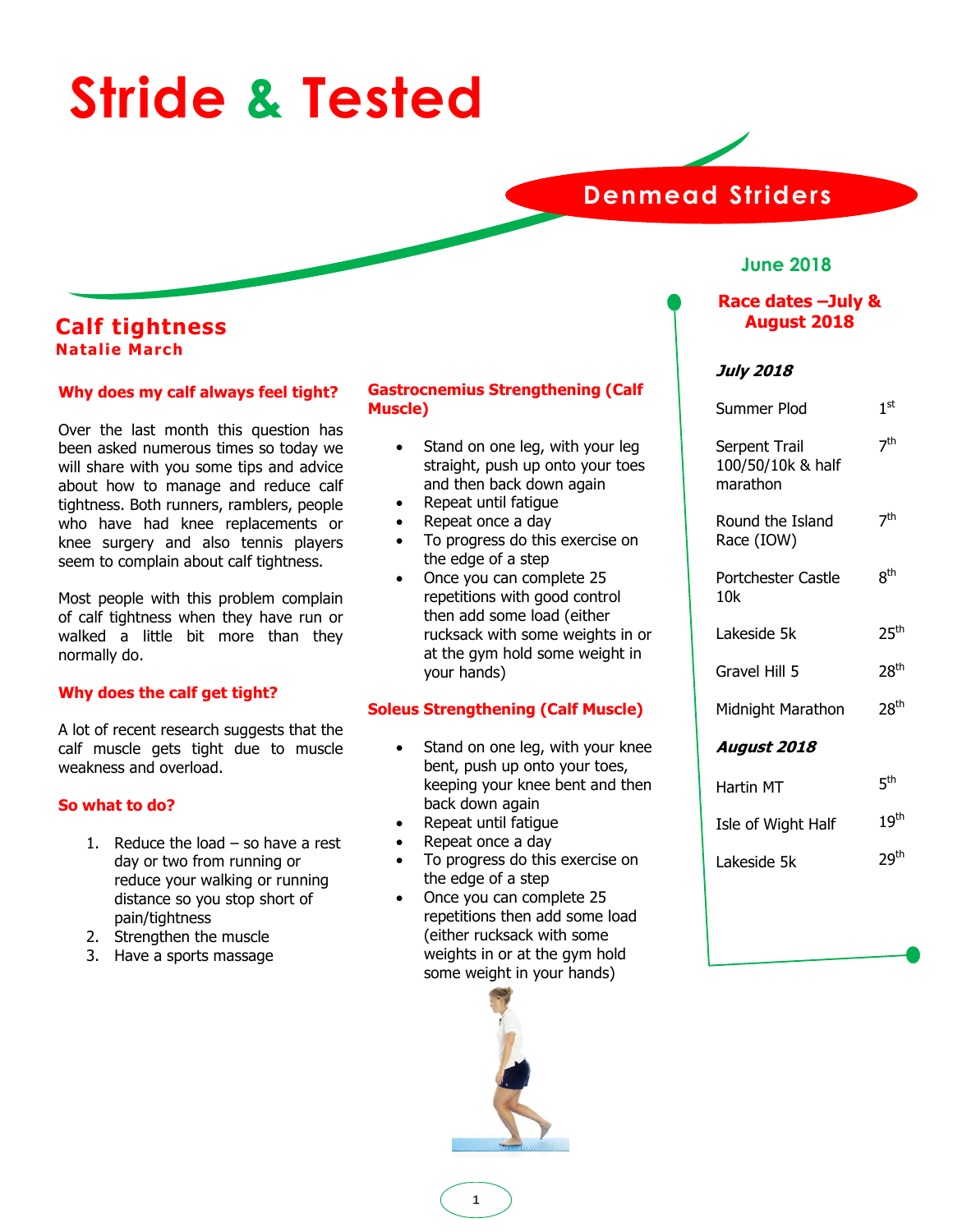# **How to do a mid-life crisis properly: a tale of 2 marathons Rory Heard**

Casting around for a way to mark the halfcentury I was led astray by a bottle of wine and the internet into booking a marathon in my birthplace. Taking place only 2 days after my birthday and running straight past the scene of the crime in the former British Military Hospital, the only slight problem was that I'd already booked Brighton for the following weekend.

Hannover's expo was small, but quick and efficient, and had a band and ethnic food (aka bratwurst, beer and pretzels). The marathon field was only about 2000, but 23000 others compete in other events including inline skating, which sets off first, and the half marathon, as well as a marathon relay and kids' races. The route was scenic, running through the city centre and out into surrounding countryside. Support was fantastic, with free public transport for competitors, police marshalling the road junctions, and spectators out all along the route. The water stations were well stocked and roughly every mile and half, which was very, very welcome as the temperature rapidly rose to 23 degrees. The first 18 miles were good, but thereafter it got a bit tougher strange, as my longest training run had been a whole 18 miles!

One week, one massage and one coaching session later I ran Brighton - a bit hillier, a lot cooler, much more fancy dress (in fact I don't remember any in Germany) and ten times as many runners, Lots of you have run Brighton, so I won't dwell on the crowds (great), power station (yuck) and Expo (chaos), but a big shout out for our fantastic Striders Supporters Crew. I actually ran a bit faster (or walked a bit less) - probably the weather, home crowd, and of course having done a 26.2 mile training run all helped.

While I don't recommend it and am in awe of the nutters at Brighton who were running 5 in 5 weeks, the challenge was mental more than physical, and running two gave me the perfect excuse not to try for a PB. Next stop, the Giants Head - because it's there (and has a great medal).

Thanks for all the support!





Michael Haun · Christian Haupt · Moritz Haupt · Priticipal<br>Jacqueline Hausmann · Philipp Hausmann · Rico Hausmann<br>Jacqueline Hausmann · Philipp Hausmann · Jonah Lasse Help Michael Haun · Christian Philipp Hausmann · Rico nase Hausmann · Philipp Hausmann · Jonah Lasse Haup<br>Jacqueline Hausmann · Philipp Hausmann · Jonah Lasse Haup<br>Rory Heard · Wolfgang Hedder · Timo Hedderich<br>Cory Heard · Mark Michael Hausmann - Hubbelmann - Jonah Lasse III<br>Rory Heard - Wolfgang Hedder - Timo Hedder<br>Ralf Hedden - Katharina Hedder - Timo Hedastian<br>Ralf Hedden - Katharina - Michael Heller - Damin<br>- Hedgemann - Henmann - Andreas He The Heard . Wolfgang Hebberham . Helafelter . Time Hedderich . Katharina Hedder . Time Hedderich . Representation . Raif Hedder . Heinrich Heggemann . Sebastian . Raif Hedder . Heinrich Heinrich . Heinrich . Heinrich . Hei methanina Hedder<br> **Example Henrich Heggemann** - Sebashin<br>
Emann - Heinrich Heggemann - Andreas Heider Danny<br>
Helberg - Lehmann - Holger Heiler - Danny<br>
Heiler - Heiler - Heiler - Paper ich Heys-<br>1908 - Andreas Heiler - Danny H<br>1908 - Holger Heiler - Danny Heine<br>1908 - Eya Lena Heine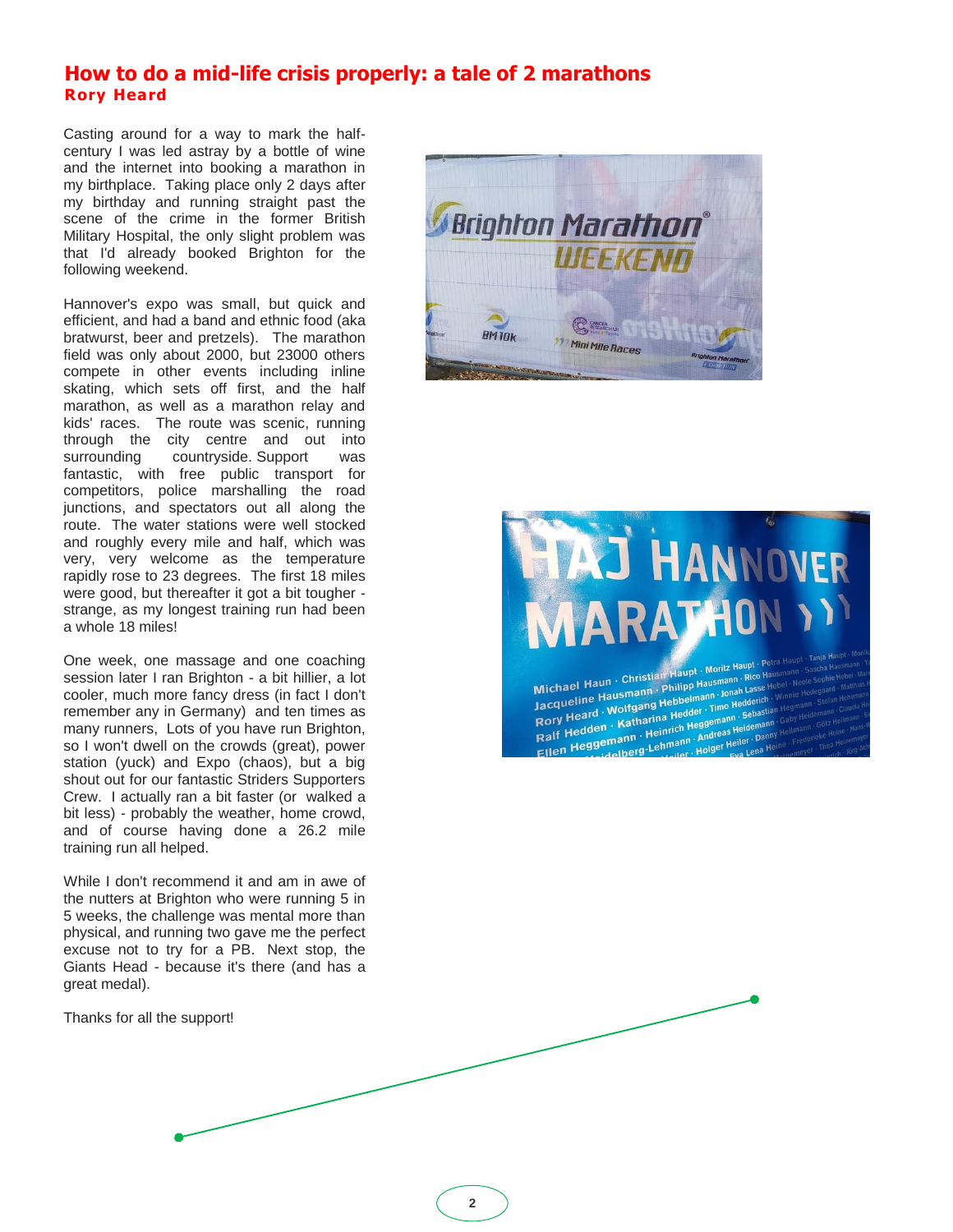# **Striders Stats PB's by Clare**

# **May PBs. Well done to:**

Tracey Crank Sean James Tillie Johnson Liz Steward

| <b>Name</b>         | Race                | <b>Time</b> |
|---------------------|---------------------|-------------|
| <b>Tracey Crank</b> | Netley 10k          | 00:59       |
| Sean James          | Lymington 10k       | 00:53       |
| Tillie Johnson      | Alton 10M           | 01:17       |
| Liz Steward         | Eastbourne Marathon | 03:23       |

# 00:59:11 00:53:01 01:17:53 03:23:35

# **New Members**

- A big striders welcome to:
- Racheal Peach
- Lewis Sherville
- Kate Hayward
- Catie Pettit

# **Striders Photos**

**Little and Large**

# **Chairmans Diet starts tomorrow Paul Welch**



### **Eastbourne Track Marathon**



# **Striders Domination – Clanfield Challenge Paul Welch**